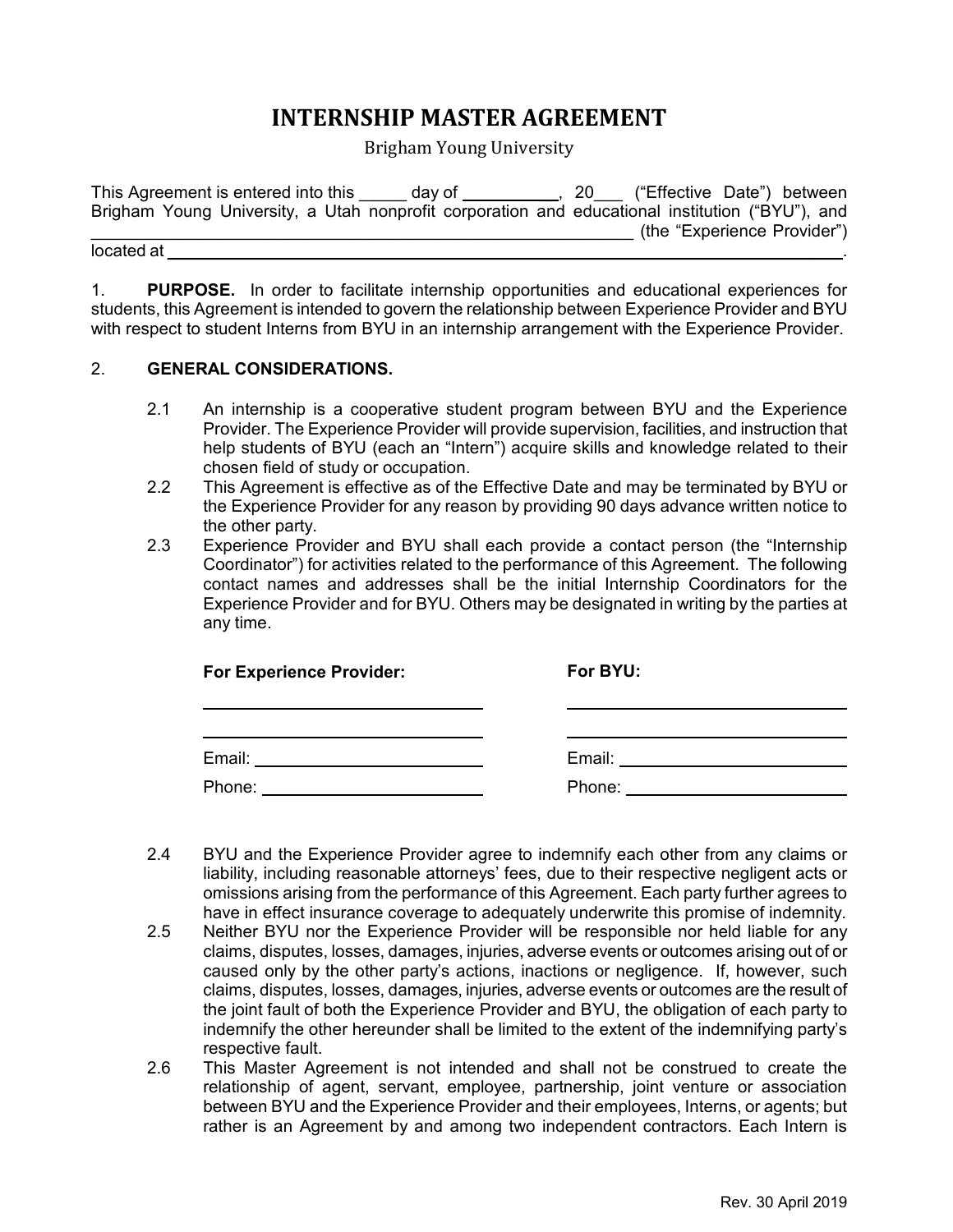placed with the Experience Provider in order to receive educational experience as part of the academic curriculum; duties performed by an Intern are not performed as an employee of the Experience Provider but rather in fulfillment of the academic requirements of the educational experience and are performed under direct supervision by the Experience Provider's personnel. To the extent allowed under state and/or federal law, neither the Experience Provider nor BYU is required to provide worker's compensation coverage for the Interns participating in the educational experience.

- 2.7 The parties acknowledge and agree that it shall be the responsibility of each Intern to: (i) comply with the Experience Provider's policies and procedures; (ii) report any serious problems related to the Experience Provider, including safety and personnel problems, to the Internship Coordinator at BYU and the Experience Provider; and (iii) maintain a health insurance policy in effect during the full period of any internship with the Experience Provider.
- 2.8 This Agreement covers (check one):

**All locations** of Experience Provider.—i.e. all current and future locations.

Single location of Experience Provider—i.e., only that location with address listed on page one. (Note: a separate agreement will be required for each different location of Experience Provider.)

Multiple locations of Experience Provider—i.e., only those locations listed below. (Attach sheet if additional space needed.)

\_\_\_\_\_\_\_\_\_\_\_\_\_\_\_\_\_\_\_\_\_\_\_\_\_\_\_\_\_\_\_\_\_\_\_\_\_\_\_\_\_\_\_\_\_\_\_\_\_\_\_\_\_\_\_\_\_\_\_  $\mathcal{L}_\text{max}$  and  $\mathcal{L}_\text{max}$  and  $\mathcal{L}_\text{max}$  and  $\mathcal{L}_\text{max}$  and  $\mathcal{L}_\text{max}$  $\mathcal{L}_\text{max}$  and  $\mathcal{L}_\text{max}$  and  $\mathcal{L}_\text{max}$  and  $\mathcal{L}_\text{max}$  and  $\mathcal{L}_\text{max}$ \_\_\_\_\_\_\_\_\_\_\_\_\_\_\_\_\_\_\_\_\_\_\_\_\_\_\_\_\_\_\_\_\_\_\_\_\_\_\_\_\_\_\_\_\_\_\_\_\_\_\_\_\_\_\_\_\_\_\_  $\mathcal{L}_\text{max}$  and  $\mathcal{L}_\text{max}$  and  $\mathcal{L}_\text{max}$  and  $\mathcal{L}_\text{max}$  and  $\mathcal{L}_\text{max}$  $\mathcal{L}_\text{max}$  and  $\mathcal{L}_\text{max}$  and  $\mathcal{L}_\text{max}$  and  $\mathcal{L}_\text{max}$  and  $\mathcal{L}_\text{max}$  $\frac{1}{2}$  ,  $\frac{1}{2}$  ,  $\frac{1}{2}$  ,  $\frac{1}{2}$  ,  $\frac{1}{2}$  ,  $\frac{1}{2}$  ,  $\frac{1}{2}$  ,  $\frac{1}{2}$  ,  $\frac{1}{2}$  ,  $\frac{1}{2}$  ,  $\frac{1}{2}$  ,  $\frac{1}{2}$  ,  $\frac{1}{2}$  ,  $\frac{1}{2}$  ,  $\frac{1}{2}$  ,  $\frac{1}{2}$  ,  $\frac{1}{2}$  ,  $\frac{1}{2}$  ,  $\frac{1$ \_\_\_\_\_\_\_\_\_\_\_\_\_\_\_\_\_\_\_\_\_\_\_\_\_\_\_\_\_\_\_\_\_\_\_\_\_\_\_\_\_\_\_\_\_\_\_\_\_\_\_\_\_\_\_\_\_\_\_

### 3. **RESPONSIBILITIES OF BYU.** BYU shall:

- 3.1 Provide course information and objectives, and ensure that each participating Intern meets academic and other qualifications that are consistent with the objectives and requirements of BYU's program;
- 3.2 Make reasonable efforts to ensure that each Intern from BYU is aware of Intern's responsibilities to abide by the terms of Section 2.7, and that each Intern from BYU shall agree to abide by the terms in the "Student Agreement" attached as Exhibit A;
- 3.3 Make reasonable efforts to ensure that the Intern participates in the internship during the dates specified unless modified by the Experience Provider and BYU. This includes instructing each Intern about the consequences of not completing the internship.
- 3.4 Provide an administrative framework and a teaching faculty adequate in number, qualifications, and competence to develop and carry forward its instruction and supervision;
- 3.5 Ensure that for each internship, the Internship Coordinator of BYU (i) maintains ongoing contacts with the Intern and the Experience Provider, (ii) discusses the specifics and expectations of the internship with the Intern and the Experience Provider, (iii) monitors the Intern's progress with the Intern and the Experience Provider, and (iv) advises the Intern relative to a program of study related to the internship experience; and
- 3.6 Provide liability insurance to cover damage or harm caused by the Intern in the amount of \$1,000,000 each claim, \$3,000,000 in the Annual Aggregate.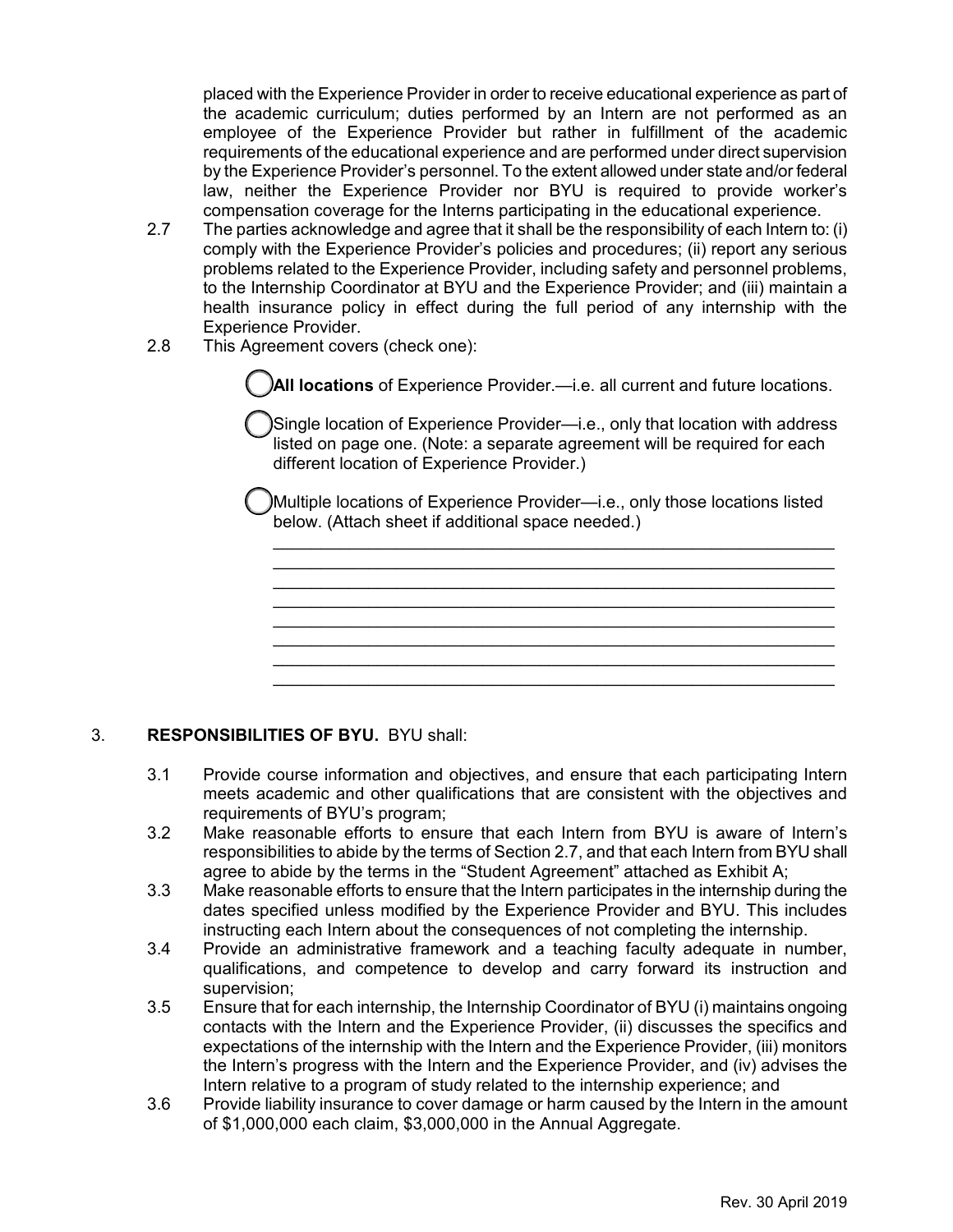#### 4. **RESPONSIBILITIES OF THE EXPERIENCE PROVIDER.** The Experience Provider shall:

- 4.1 Provide planned and supervised opportunities for each Intern to perform tasks to acquire and practice various skills based on objectives compatible with those of BYU's program;
- 4.2 Orient the Intern to the Experience Provider's rules, policies, procedures, methods, and operations;
- 4.3 Evaluate the Intern's performance and notify BYU's Internship Coordinator of any cause of dissatisfaction with or of any known misconduct on the part of the Intern;
- 4.4 Comply with all the federal, state, local, and municipal laws, ordinances and codes applicable to Experience Provider;
- 4.5 If applicable, pay the Intern the agreed upon rate of compensation for the term of the internship and fulfill all legal requirements related to Experience Provider's independent contractor/employment relationship with the Intern; and
- 4.6 Accept the primary responsibility for supervision and control of the Intern at the internship site.
- 5. **ENTIRE AGREEMENT.** This Agreement constitutes the entire agreement of the parties with respect to the subject matter of this agreement.

IN WITNESS WHEREOF, THE PARTIES HAVE AFFIXED THEIR SIGNATURES BELOW:

| <b>Experience Provider</b>    | <b>Brigham Young University</b>    |
|-------------------------------|------------------------------------|
| Bv:                           |                                    |
| Printed Name: _______________ | Printed Name: Adrienne Chamberlain |
| Date:                         | Date:                              |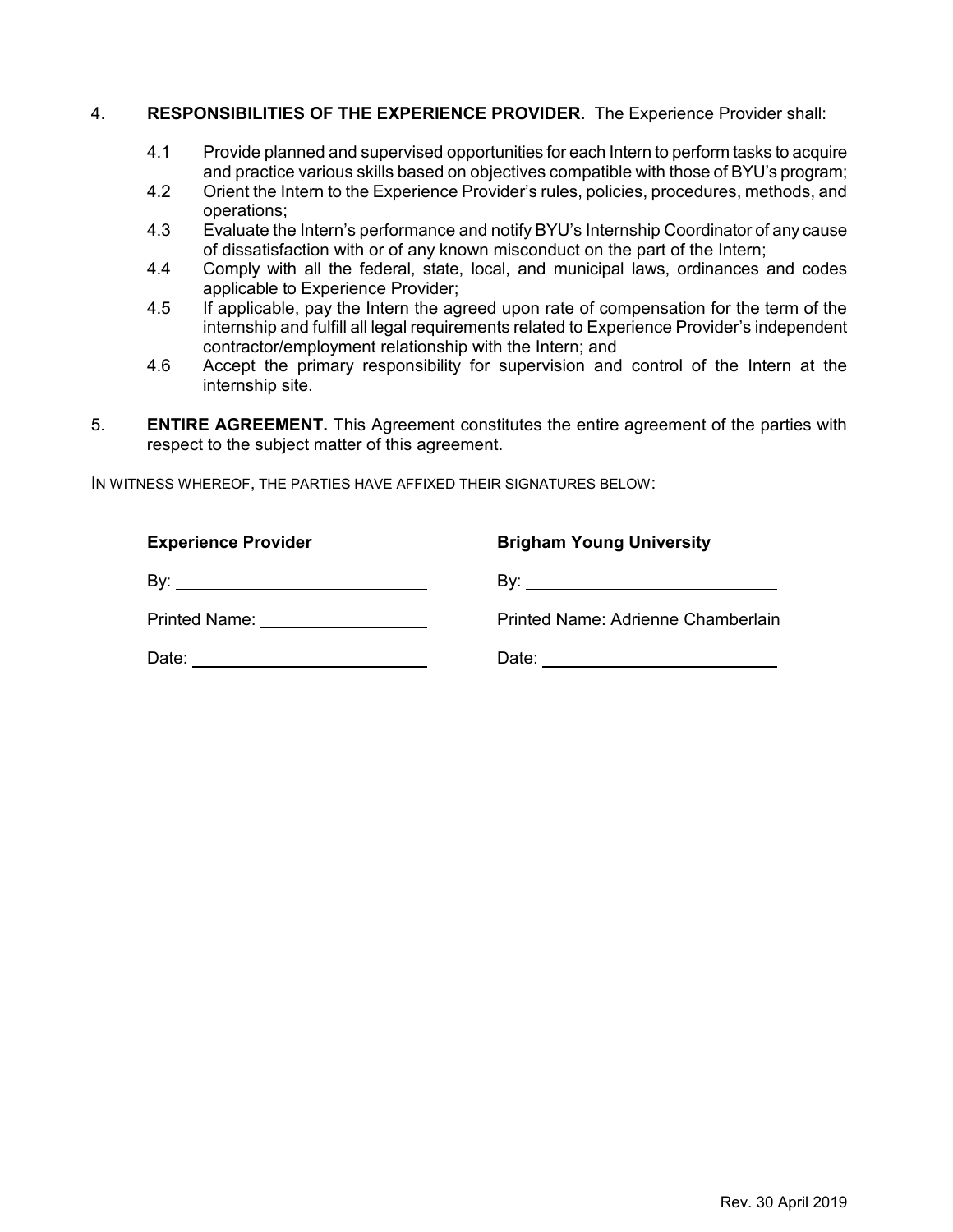## **EXHIBIT A**

## **STUDENT AGREEMENT BRIGHAM YOUNG UNIVERSITY**

The student hereby agrees to the following:

- 1. Be enrolled as an internship student.
- 2. Comply with all Experience Provider rules, policies and procedures.
- 3. Complete the internship during the dates specified unless modified by the Experience Provider and BYU. Students who feel they must leave or not start an internship for which they have registered must do the following: (1) Consult the BYU department/college internship coordinator or faculty member supervising the internship and explain their reasons for wanting to discontinue the internship. (2) If the department agrees with the student's decision, the internship provider must be given appropriate, timely notice about the discontinuance. (3) If the decision to discontinue comes after the drop deadline, the student must petition to quit the internship. (4) If the student has received money from a BYU college or department to help defray expenses associated with the internship, the student may be required to give back an amount commensurate with the time not spent in the internship. Students who leave internships early without notifying their BYU supervisor and the internship site supervisor may receive a low or failing grade for the internship and may be blocked from registering for future internships.
- 4. Work conscientiously under the direction of the supervisor assigned by the Experience Provider, submitting all reports and assignments as required.
- 5. Report serious problems, including physical, safety and personnel, to the Experience Provider supervisor and the BYU Internship Coordinator.
- 6. Complete all BYU academic assignments and course work as outlined by the applicable department.
- 7. Adhere to BYU's Honor Code and the Experience Provider's Standards of Personal Conduct and Dress and Grooming Standards.
- 8. Receive and read a copy of the Internship Master Agreement between BYU and the Experience Provider. I acknowledge that it is incorporated by reference into this Agreement and that I am bound by such terms and conditions therein which specifically apply to interns.
- 9. Consult with my personal physician in regard to necessary immunizations and any other medical matters relating to my participation in the internship program.
- 10. Authorize BYU's designated representative to grant permission for my necessary medical treatment for which I will be financially responsible if, during my participation in the program, I become incapacitated or otherwise unable to provide consent to medical treatment and advance consent cannot be obtained from my family.
- 11. Participation as an intern may involve risks not found in study at BYU. These include risks involved in traveling to and returning from place of internship; different standards of design, safety, and maintenance of buildings, public places, and conveyances; local medical and weather conditions. I represent that I have made my own investigation and am willing to accept these risks.
- 12. Be personally responsible for all housing, transportation, study, and other arrangements in connection with my internship and personally bear all associated costs. In addition, be personally responsible for any financial liability and obligation which I personally incur and for any injury, loss, damage, liability, cost or expense to the person or property of another which is caused or contributed to by me during my participation in the internship program. I understand that BYU does not represent or act as an agent for, and cannot control the acts or omissions of, any host institution, host family, transportation carrier, hotel, tour organizer, or other provider of goods or services involved in the internship. I understand that BYU is